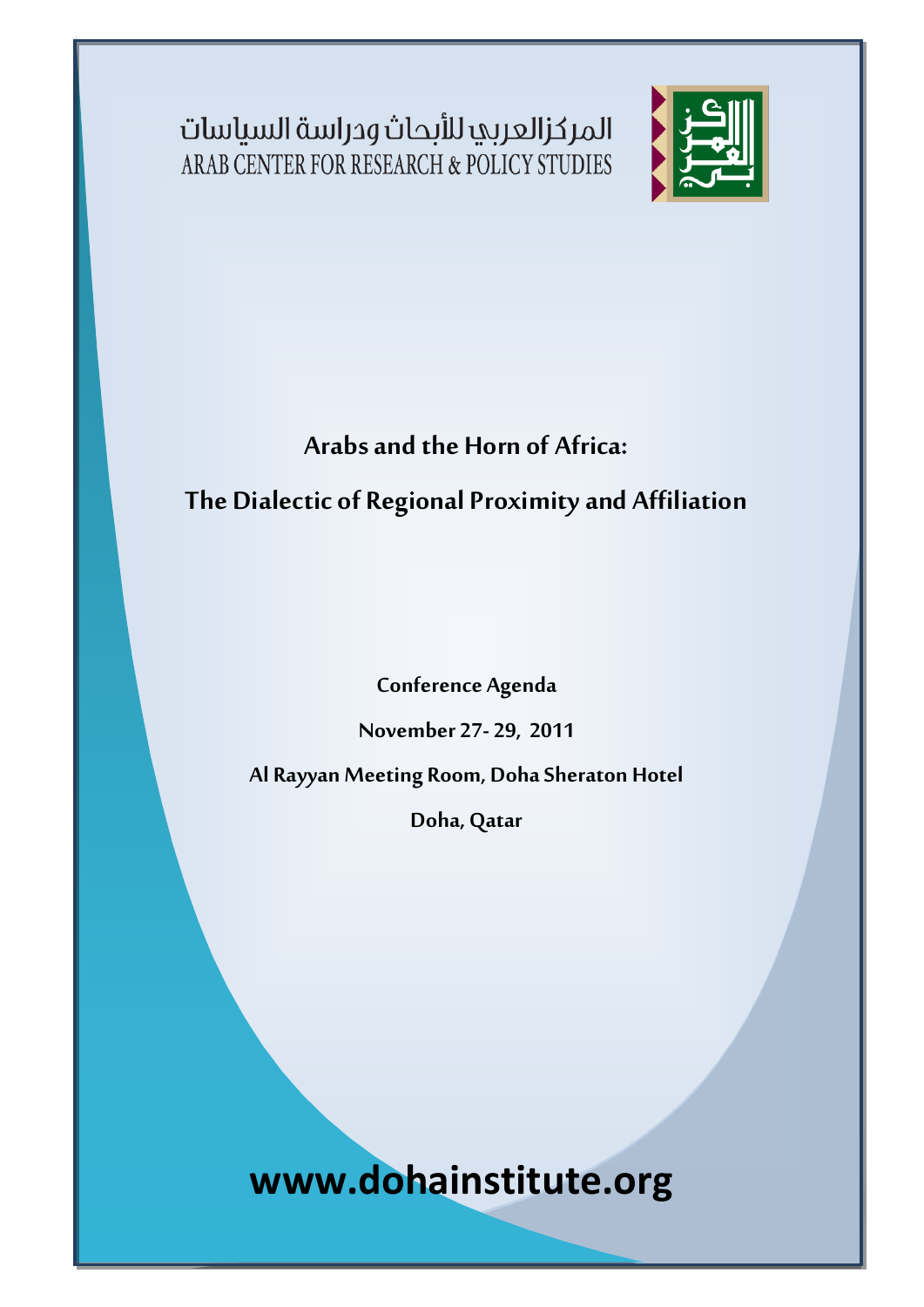## **Sunday, November 27, 2011**

| Registration                                                    |
|-----------------------------------------------------------------|
| <b>Opening Session</b>                                          |
| Dr. Azmi Bishara                                                |
| Chair: Dr. Abdul Wahab Al-Qassab                                |
| <b>First Theme: The Historical Dimension</b>                    |
| Chair: Dr. Sayyar Al-Jamil                                      |
| Speakers:                                                       |
| $\triangleright$ Dr. Yusuf Fadl                                 |
| The Historic Origins of Arab Relations with the Horn of Africa  |
| $\triangleright$ Dr. Abdullahi Ibrahim                          |
| Zanzibar 1964: 'Targeting the Arabs'                            |
| $\triangleright$ Dr. El-Nour Hamad                              |
| From Subordination to Partnership: Critique of the Khedive      |
| Perspective Towards the Southern Neighbors of Egypt             |
| Coffee Break                                                    |
| Second Theme: The Political and Economic Dimensions             |
| Chair: Mr. Jamal Barout                                         |
| Speakers                                                        |
| $\triangleright$ Dr. Peter Woodward                             |
| International Competition on the Horn of Africa                 |
| $\triangleright$ Dr. Eglal Raafat                               |
| The Interests of the Arab States on the Red Sea and the Horn of |
| Africa States                                                   |
| $\triangleright$ Dr. Irma Taddia                                |
| The Emergence of the New State in the Horn of Africa —          |
| The Effect on Eritrea                                           |
|                                                                 |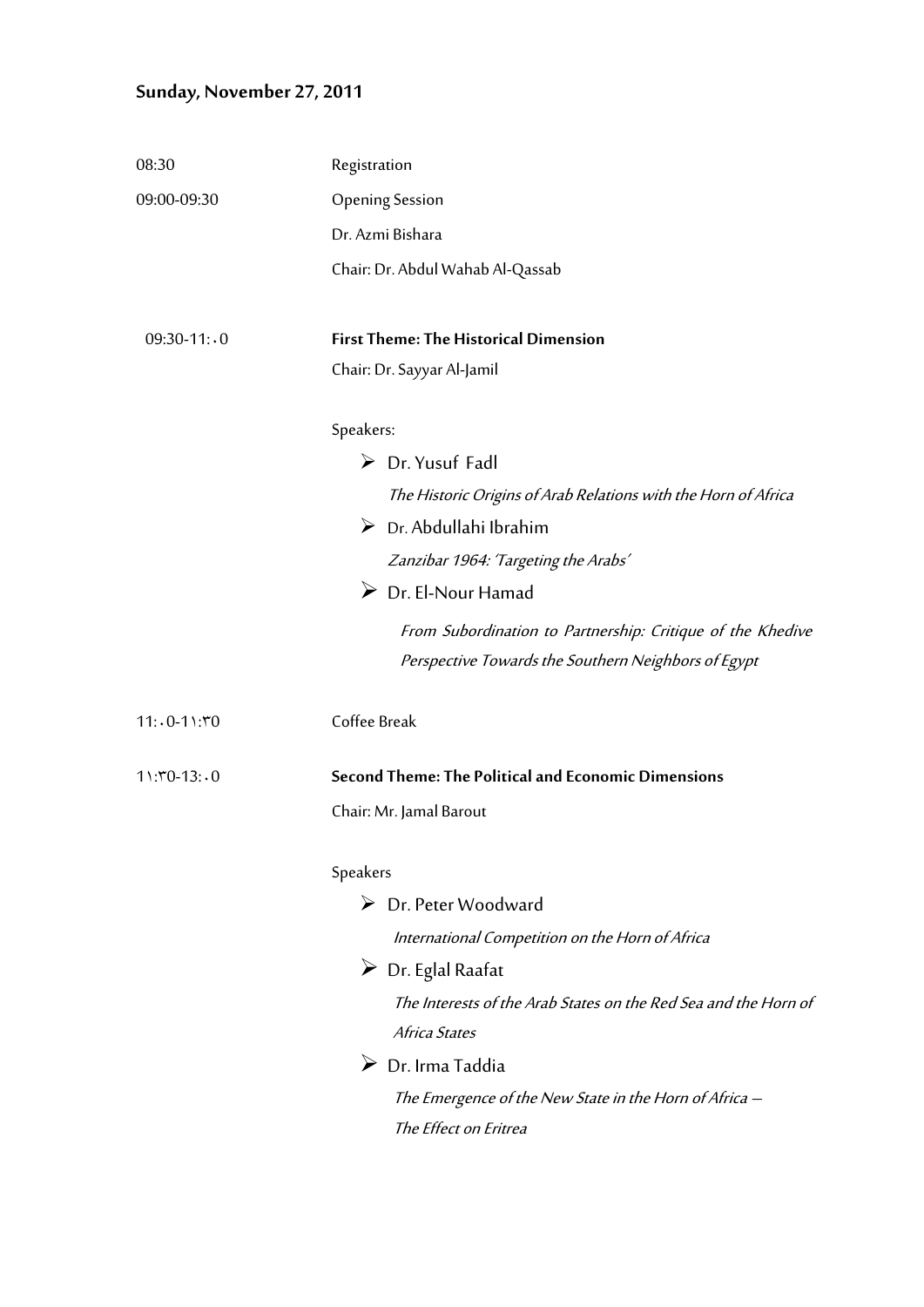| $13:0 - 15:00$            | Lunch                                                                                                                                                                                                                                                                                                                                                                                                                                                                                                              |
|---------------------------|--------------------------------------------------------------------------------------------------------------------------------------------------------------------------------------------------------------------------------------------------------------------------------------------------------------------------------------------------------------------------------------------------------------------------------------------------------------------------------------------------------------------|
| 15:00-16:30               | Second Theme: The Political and Economic Dimensions (cont.)<br>Chair: Dr. Hichem Karoui                                                                                                                                                                                                                                                                                                                                                                                                                            |
|                           | Speakers:<br>$\triangleright$ Dr. Mahmoud Muhareb<br>Israel and the Horn of Africa: Relations and Interferences<br>$\triangleright$ Dr. Amani EL Taweel<br>Israeli Strategic Goals in the Horn of Africa<br>$\triangleright$ Dr. Azhar Al Gharbaoui<br>Israeli Interference in the Horn of Africa: Kenya as an Example                                                                                                                                                                                             |
| 18:00                     | <b>General Lecture by Dr. Peter Woodward</b>                                                                                                                                                                                                                                                                                                                                                                                                                                                                       |
| Monday, November 28, 2011 |                                                                                                                                                                                                                                                                                                                                                                                                                                                                                                                    |
| 09:00-10:30               | Second Theme: The Political and Economic Dimensions (cont.)<br>Chair: Dr. Muhammad Al-Musfir<br>Speakers:<br>$\triangleright$ Dr. Altayib Zain Alabdin<br>The Impact of Salafism and Extremist Movements on<br>Stability and Development in the Horn of Africa<br>$\triangleright$ Dr. Mohamed Sheikh<br>The Ongoing Somali Situation: The Dimension of History<br>and Conflict<br>$\triangleright$ Dr. Abdalla Hamdok<br>Arab Investment in the Horn of Africa: Challenges,<br><b>Opportunities and Prospects</b> |

10:30-11:00 Coffee Break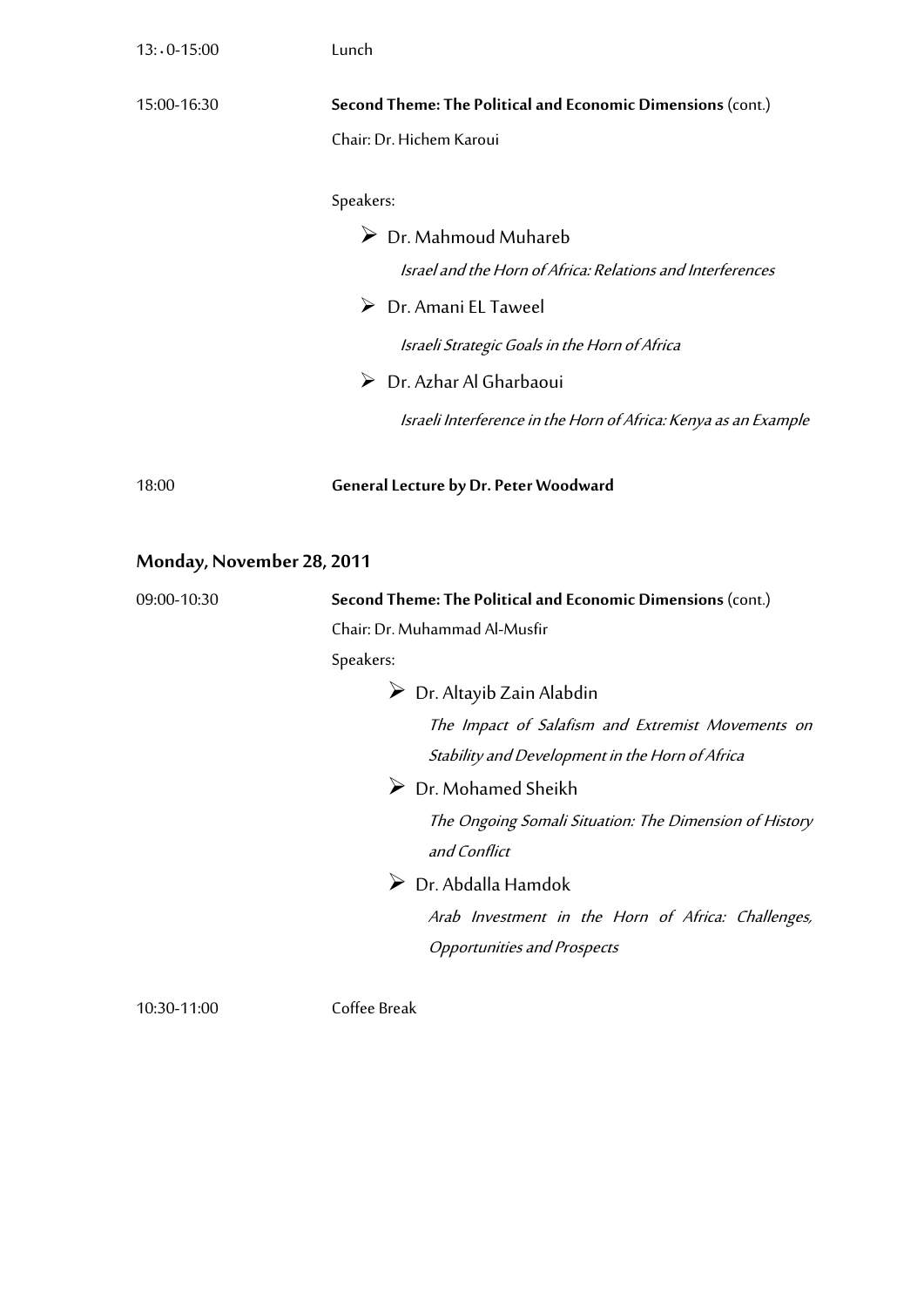| 11:00-13:00 | Third Theme: The Security and Strategy Dimensions                                                                                                                                                                                                                                                                                                                                                                                                                                      |
|-------------|----------------------------------------------------------------------------------------------------------------------------------------------------------------------------------------------------------------------------------------------------------------------------------------------------------------------------------------------------------------------------------------------------------------------------------------------------------------------------------------|
|             | Chair: Dr. Abdulwahab Al-Qassab                                                                                                                                                                                                                                                                                                                                                                                                                                                        |
|             | Speakers:                                                                                                                                                                                                                                                                                                                                                                                                                                                                              |
|             | $\triangleright$ Dr. Kidane Mengisteab<br>Conflicts and the Challenge of State Building in the Horn of<br>Africa<br>$\triangleright$ Dr. Adlan Al-Hardallu<br>The Impact of the Emergence of the State of South Sudan on the<br>Strategic Balance in the Horn of Africa<br>$\triangleright$ Dr. Mehari Maru<br>Ethiopia and Its Neighbors: Hindrances to Stability in the<br>Region<br>$\triangleright$ Dr. Mudawi El-Turabi<br>AFRICOM, the Horn of Africa and Arab National Security |
| 13:00-14:30 | Lunch                                                                                                                                                                                                                                                                                                                                                                                                                                                                                  |
| 14:30-16:00 | Fourth Theme: The Intellectual, Cultural and Social Dimensions                                                                                                                                                                                                                                                                                                                                                                                                                         |
|             | Chair: Dr. Al-Nour Hamad                                                                                                                                                                                                                                                                                                                                                                                                                                                               |
|             | Speakers:                                                                                                                                                                                                                                                                                                                                                                                                                                                                              |
|             | $\triangleright$ Dr. Albaqir Alafif                                                                                                                                                                                                                                                                                                                                                                                                                                                    |
|             | Identity and Conflict in the Horn of Africa: Sudan as an<br>Example                                                                                                                                                                                                                                                                                                                                                                                                                    |
|             | $\triangleright$ Dr. Steve Howard                                                                                                                                                                                                                                                                                                                                                                                                                                                      |
|             | The Arab World and the Peoples of the Horn in Each Other's<br>Gaze                                                                                                                                                                                                                                                                                                                                                                                                                     |
|             | $\triangleright$ Dr. Abdullah Al-Bashir                                                                                                                                                                                                                                                                                                                                                                                                                                                |
|             | The Depiction of the People of the Horn of Africa in the<br>Chronicles of Arab Geographers and their Historical Effect                                                                                                                                                                                                                                                                                                                                                                 |

16:00-16:30 Coffee Break